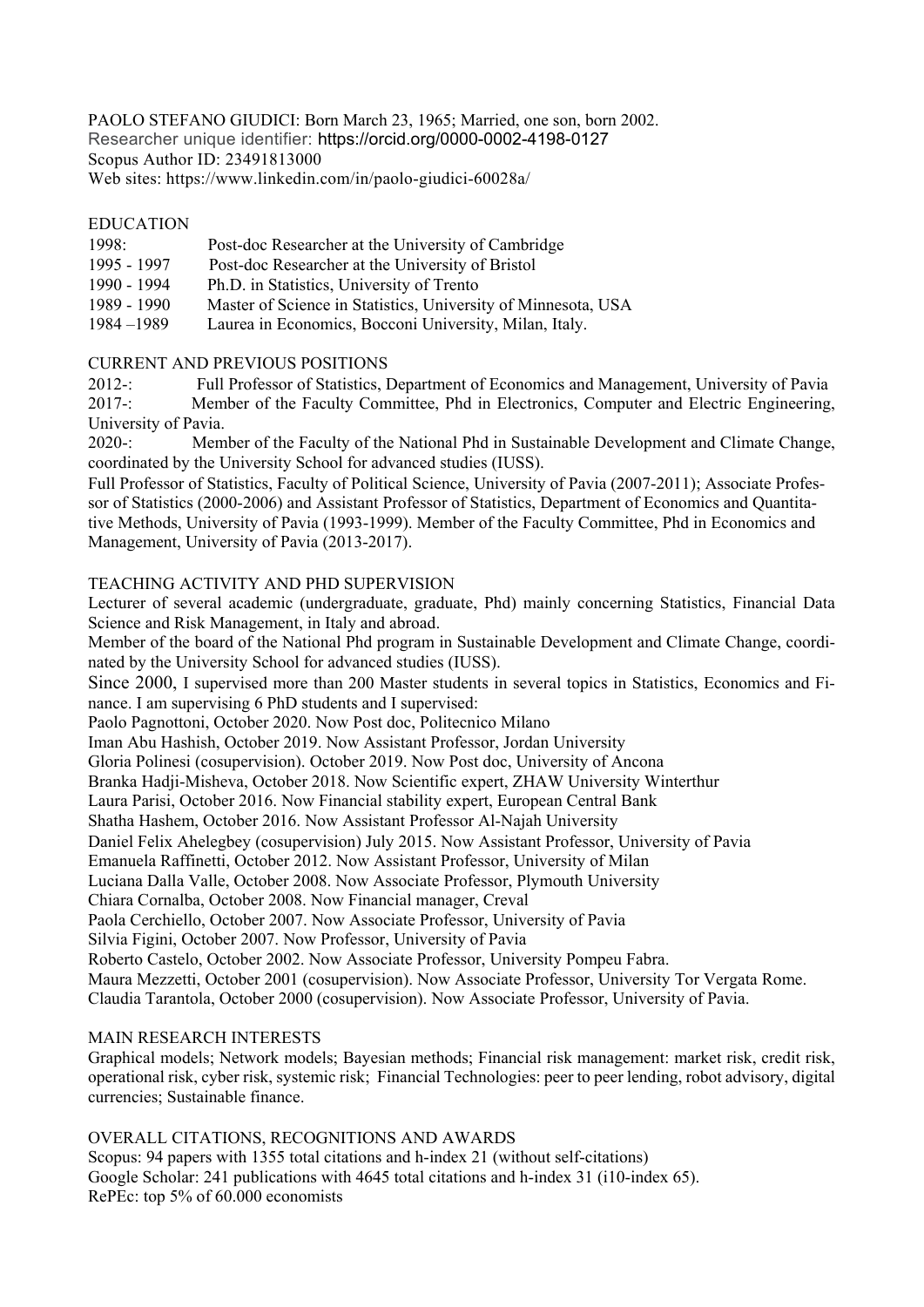Research Gate (RG) Score 34.16 (higher than 90% of Research Gate members).

Award as Best risk management paper author of the year 2016 by the Global Association of Risk Professionals (GARP).

### HONORS, FELLOWSHIPS AND VISITING POSITIONS

2016-: Research Fellow and expert at the Bank for International Settlements, Basel

2018-: Research Fellow at the University College London center for Blockchain technologies

2019-:Member of the Expert group on digital ethics in insurance at the European Insurance and Occupational Pensions Authority (EIOPA)

2018-: Member of the Expert group for the development of the National AI strategy at the Italian Ministry of Development

2013-: Honorary member of the Italian Association for financial risk management

1999: Visiting Researcher at the Fields Institute for research in the Mathematical Sciences, Toronto

### FUNDED PROJECTS AS A SCIENTIFIC COORDINATOR/PROPONENT IN THE LAST 10 YEARS

Italian Ministry of Education, University and Research: "Multivariate Statistical Models for Risk Management", 2013-2016, grant amount 924 000 euro. The project, developed in collaboration with the University of Venice (PI Monica Billio), Bologna (PI Giuseppe Cavaliere), Firenze (PI Giuseppe Gallo), Parma (PI Marco Riani) and Rome (PI Maurizio Vichi) aimed at developing econometric and statistical models to measure financial risks. It has been very successful, with a total of 151 excellent publications (A- level).

European Commission Horizon 2020: "Fin-Tech: financial supervision and technological compliance"(2019- 2021), grant amount 2500000 euro. The project aims at creating European fintech risk management use case models, through research and knowledge sharing with European financial authorities.

European Commission Horizon 2020: "Periscope: pan-european response to the impacts of covid-19 and future pandemics and epidemics (2020-2023), grant amount 9993000 euro. The project aims at learning the integrated socio economic and health impacts of the pandemic, and at consequently suggesting appropriate policies and technological solutions aimed at mitigating them.

Italian Ministry of Development: "Technologies for Made in Italy: @bilita", 2010-2012.

Italian Ministry of Education, University and Research (CNVSU): "Statistical models for web-based evaluation of teaching quality", 2009-2010.

Italian Ministry of Education, University and Research (FIRB): "Data mining methods for small and medium enterprises", 2006-2009.

Italian Ministry of Education, University and Research (PRIN): "Statistical models for e-business", 2005- 2006.

Local coordinator of "Multivariate models for the evaluation of academic quality and risks", Italian Ministry of Education, University and Research (PRIN), 2009- 2010, Coordinator Maurizio Vichi.

Local coordinator of "MUSING: Multy industry Semantic based business IntelliGence applications", European VI framework programme, 2006-2010, Coordinator Marcus Spies.

Local coordinator of: "Multivariate statistical methods for the evaluation of public utility services", Italian Ministry of Education, University and Research (PRIN), 2007-2009, Coordinator Maurizio Vichi.

#### ORGANISATION OF SCIENTIFIC MEETINGS

President of the Scientific committee, Classification and data analysis conference, Cagliari, 2015

President of the Organizing committee, Classification and data analysis conference, Pavia, 2011

President of the Scientific committee, Statistical models for data mining, Pavia 2000, 2001, 2003

President of the Organizing committee of data mining schools: SIS Rome, 2000; ECAS Lugano, 2001.

President of the Scientific Committee of the European Science Foundation workshops on structural leaning in graphical models, Tirano (SO), 1998; inference and prediction in financial risk management, Tirano (SO), 1999.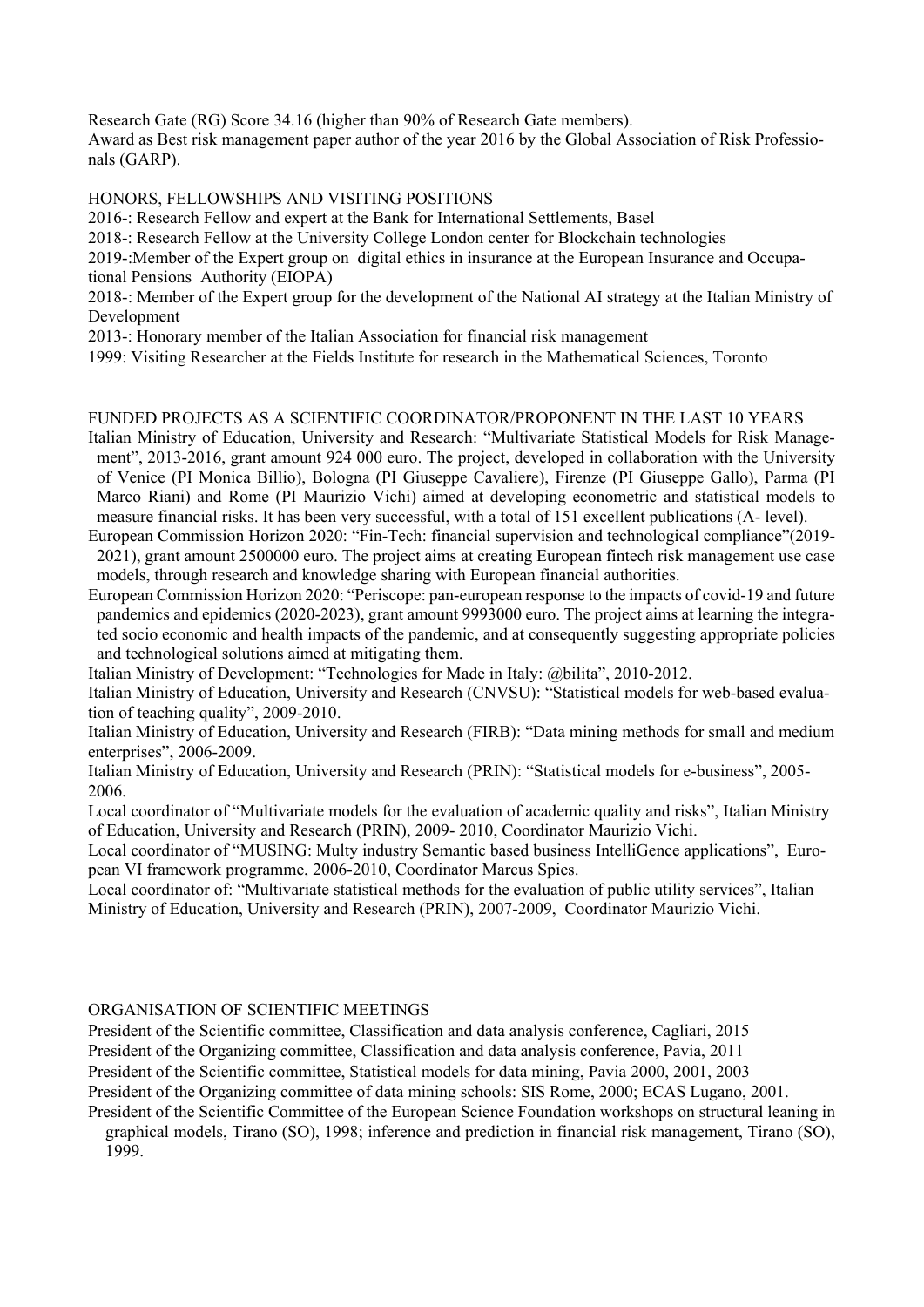## EDITORIAL DUTIES

| $2019 - :$ | Chief Editor, Artificial Intelligence in Finance, Frontiers          |
|------------|----------------------------------------------------------------------|
| $2020 - :$ | Associate Editor, Risks, MDPI.                                       |
| $2018 - :$ | Associate Editor, Digital Finance, Springer.                         |
| 2013-2016: | Associate Editor, Statistical Method and Applications, Springier     |
| 2011-2014: | Associate Editor, Applied Stochastic Models in Business and Industry |

Referee for: Journal of the Royal Statistical Society, Journal of the American Statistical Association, Journal of Economic and Business Statistics, Annals of Applied Statistics, Computational Statistics and Data Analysis, Statistics and Probability letters, European Journal of Operational Research, Journal of the Operational Research Society, Operations research letters, Quantitative Finance, Journal of Banking and Finance, Journal of Financial Stability, Journal of Empirical Finance, Finance Research letters, North American Journal of Economics and Finance, European Journal of Finance, Financial Innovation,International Review of Financial Analysis, International Financial Markets Institutions and Money, Computational Economics, Computational Management Science, Expert systems with applications, Entropy, Physica A, Quality and Quantity.

### AFFILIATIONS AND PROFESSIONAL SERVICES

- 2020 –: Member of the Steering committee of the Italian Statistical Society.
- 2020 –: Member of the T20 Policy Brief Task Force 2, Saudi Arabia
- 2019 –: Member of the European Big Data Value Association (BDVA)
- 2019 –: Member of the scientific committee of the Cryptovalues association.
- 2018 –: Member of the Commission for the National Scientific Abilitation in Statistics (ASN)
- 2018 –: Member of the scientific commitee of Assofintech, the Italian Fintech Association
- 2018 –: Advisor for fintech start ups: Blockchain Based Bank, Neosurance
- 2016-2018: Member of the Big data expert group at the Italian Statistical Office (ISTAT)
- 2017-2018: Member of the Big data expert group at the Deutsche Bundesbank
- 2016 –: Member of the department recruitment committee and delegate for competitive funding
- 2015 –: Member of the Italian Econometric Society
- 2013-2015: President of CLADAG- Classification and Data Analysis of the Italian Statistical Society
- 2013 –: Honorary member of the Italian Association for financial risk management
- 2012-2016: Member of the board of the department

2010-2018: Independent member of the board of directors of the banking group Credito Valtellinese and, within the board, member of the risk and audit commitee (2010-2018);

2010-2013: Delegate of the Rector of the University of Pavia for teaching and research quality assessment

2007-2010: Independent member of the board of directors of the on-line bank Bancaperta

2005-2010: Member of the University of Pavia Audit board (NUV)

2000 –: Member of the European Network for Business and Industrial Statistics (ENBIS) and leader of the special interest group on Risk Management

- 1999 –: Member of the International association for Bayesian analysis (ISBA)
- 1993 –: Member of the Italian Statistical Society

External Reviewer for several National Research Councils: Canada, Ireland, Luxembourg, Reviewer for Research Assessment VQR (Italy, 2010-2014- GEV 13).

Principal investigator of several research, training and consulting projects for: ABI, the Italian Banking Association; Cariplo Foundation; IntesaSanPaolo, Unicredit, UBI, BancoBPM, MPS, BPS, Creval; Accenture, KPMG, SAS Institute; Mediaset, Sky.

### INVITED PRESENTATIONS/SEMINARS (2012-)

2020: Central Bank Research Association; Bioengineering Phd school; Italian statistical festival; European Banking Authority; European Big Data Value Forum; European Central Bank; Italian Financial Risk Managers convention